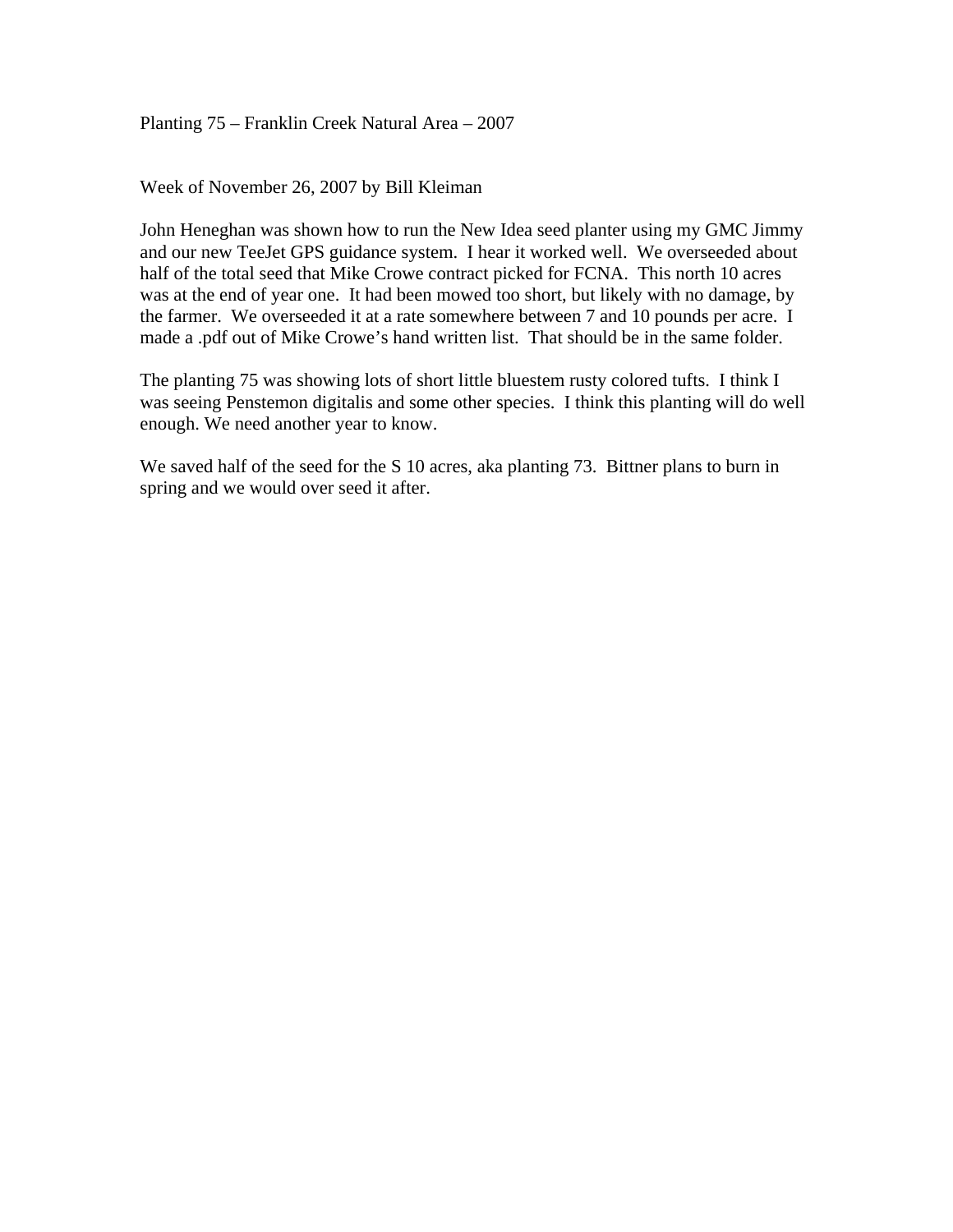Seed harvest list for Franklin Creek Natural Area planting. This planting is on the south side of Naylor Road, across from the Nachusa planting number 14. This approximately 20-acre row crop field was purchased in about 1994 by the Conservancy and sold to DNR. It was in row crops for years. We planted the south half in January 2006 with an airblown boom truck and the north half in January 2007 with same equipment. This list is for the Jan 2007 planting. The seed was collected by Chris Hauser and Becky Hartman, two accomplished seed collectors. All seed harvested from Nachusa and stored in the Nachusa barn. - BK 4/11/07

| <b>Latin Name</b>          | <b>Common Name</b>          | <b>Habitat</b> | <b>FCSNA</b> |
|----------------------------|-----------------------------|----------------|--------------|
| Agrostis hyemalis          | <b>Tickle Grass</b>         | dry            | trace        |
| Allium canadense           | Canada Wild Onion           | dry            | trace        |
| Allium cernuum             | Nodding Wild Onion          | dry            | 3.00         |
| Amorpha canescens          | Leadplant                   | dry            | trace        |
| Andropogon gerardii        | <b>Big Bluestem</b>         | dry            | 11.00        |
| Andropogon scoparius       | Little Bluestem             | dry            | 32.00        |
| Anemone cylindrica         | Thimbleweed                 | dry            | 2.10         |
| Antennaria neglecta        | Pussytoes                   | dry            | 0.15         |
| Antennaria plantaginifolia | Pussytoes                   | dry            | 0.15         |
| Arabis glabra              | <b>Tower Mustard</b>        | dry            | trace        |
| Aristida purpurascens      | Three Awn Grass             | dry            | 1.20         |
| Artemisia caudata          | Beach Wormwood              | dry            | 2.50         |
| Asclepias syriaca          | Common Milkweed             | dry+mesic      | 0.50         |
| Asclepias verticillata     | Whorled Milkweed            | dry            | trace        |
| Aster azureus              | <b>Sky Blue Aster</b>       | dry            | 1.00         |
| Aster ericoides            | <b>Heath Aster</b>          | dry+mesic      | 10.00        |
| Aster lineariifolius       | Flax Leaved Aster           | dry            | 1.00         |
| Aster sericeus             | <b>Silky Aster</b>          | dry            | 0.70         |
| Astragalus canadensis      | Canada Milkvetch            | dry            | trace        |
| Baptisia leucantha         | White Wild Indigo           | dry+mesic      | 5.00         |
| Bouteloua curtipendula     | Side-Oats Grama             | dry            | 1.30         |
| Cacalia atriplicifolia     | Pale Indian Plantain        | dry            | 1.30         |
| Carex bicknellii           | <b>Bicknell's Sedge</b>     | dry            | 2.00         |
| Carex brevior              | Plains Oval Sedge           | dry            | 0.30         |
| Carex muhlenbergii         | Muhlenberg's Sedge          | dry            | 0.30         |
| Cassia fasciculata         | Partridge Pea               | dry            | trace        |
| Chrysopsis camporum        | Golden Aster                | dry            | trace        |
| Coreopsis palmata          | Prairie Coreopsis           | dry            | 0.70         |
| Coreopsis tripteris        | Tall Coreopsis              | dry+mesic      | 1.00         |
| Corylus americanus         | American Hazelnut           | dry            | trace        |
| Dalea candida              | <b>White Prairie Clover</b> | dry            | trace        |
| Dalea purpurea             | Purple Prairie Clover       | dry            | 11.20        |
| Danthonia spicata          | <b>Poverty Oats Grass</b>   | dry            | 0.30         |
| Desmodium canadense        | Showy Ticktrefoil           | dry            | trace        |
| Desmodium illinoiense      | Illinois Ticktrefoil        | dry            | trace        |
| Dodecatheon meadia         | <b>Shooting Star</b>        | dry            | 2.00         |
| Echinacea pallida          | Pale Purple Coneflower      | dry            | 12.00        |
| Elymus canadensis          | Canada Wild Rye             | dry+mesic      | 14.00        |
| Equisetum hymale           |                             | dry+mesic      | trace        |
| Eragrostis alba            | <b>Purple Love Grass</b>    | dry            | trace        |
| Eryngium yuccafolium       | Rattlesnake Master          | dry+mesic      | 1.00         |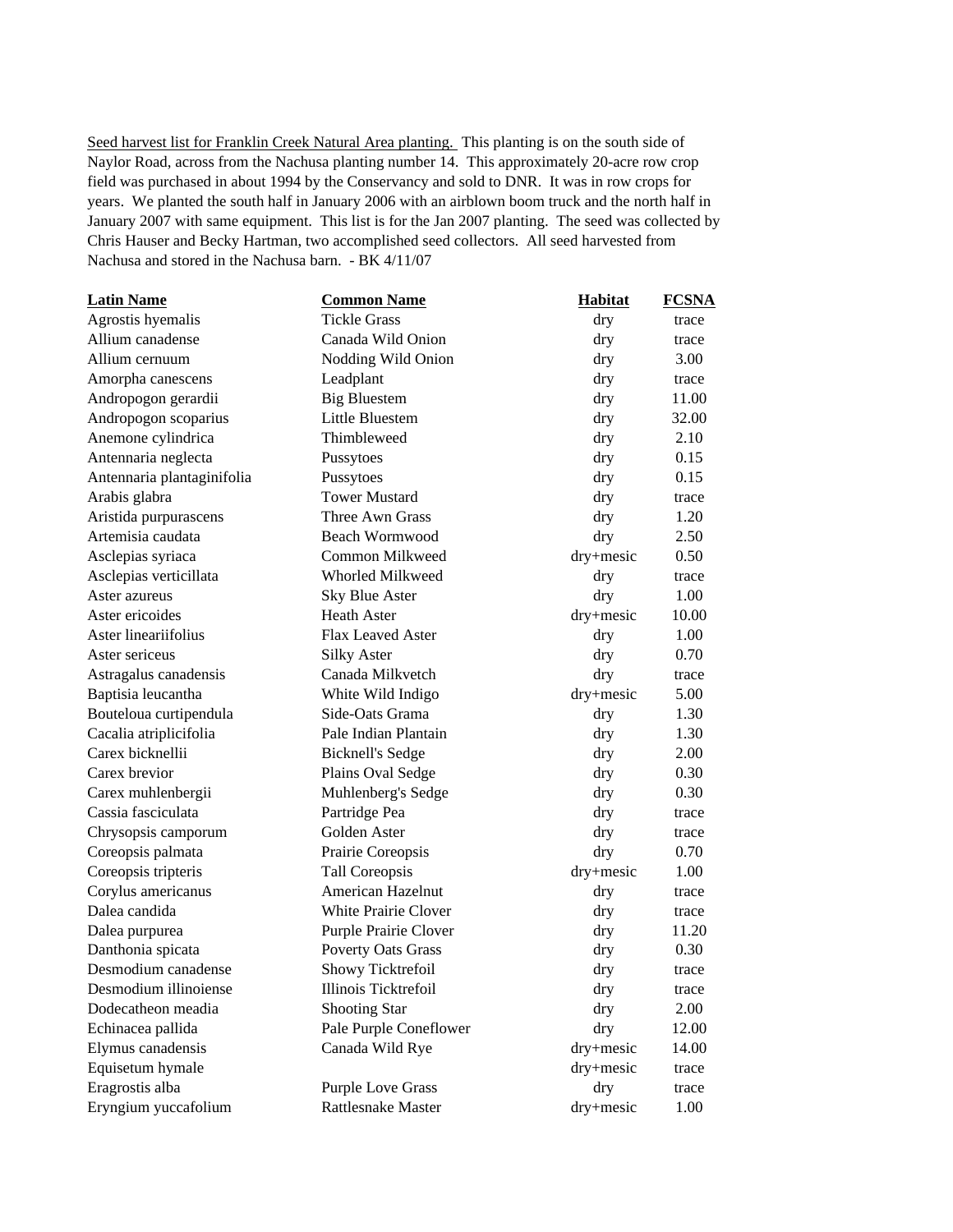| Eupatorium altissimum           | <b>Tall Boneset</b>             | dry+mesic     | 3.00  |
|---------------------------------|---------------------------------|---------------|-------|
| Euphorbia corollata             | <b>Flowering Spurge</b>         | dry+mesic     | 1.00  |
| Gaura biennis                   | <b>Biennial Gaura</b>           | dry           | trace |
| Gentiana puberulenta            | Prairie Gentian                 | dry           | trace |
| Gnaphalium obtusifolium         | <b>Sweet Everlasting</b>        | dry           | 0.50  |
| Helianthemum canadense          | <b>Frost Weed</b>               | dry           | 0.30  |
| Helianthus occidentalis         | <b>Western Sunflower</b>        | dry           | 4.00  |
| Helianthus rigidus              | <b>Stiff Sunflower</b>          | dry+mesic     | 2.00  |
| Heliopsis helianthoides         | <b>False Sunflower</b>          | $dry + mesic$ | 0.50  |
| Heuchera richardsonii           | Alum Root                       | dry           | trace |
| Hieraceum longipilum            | Hairy Hawkweed                  | dry           | trace |
| Hypericum punctatum             | Spotted St. John's Wort         | dry           | trace |
| Hypericum sphaerocarpum         | Round St. John's Wort           | dry           | 0.50  |
| Juncus interior                 | <b>Inland Rush</b>              | dry           | 2.25  |
| Juncus tenuis                   | Path Rush                       | dry           | trace |
| Kohleria cristata               | <b>June Grass</b>               | dry           | 3.20  |
| Kuhnia eupatorioides            | <b>False Boneset</b>            | dry           | 3.00  |
| Lechea stricta                  | <b>Bushy Pinweed</b>            | dry           | 1.30  |
| Lechea tenuifolia               | Narrow Leaf Pinweed             | dry           | 1.70  |
| Lechea villosa                  | Hairy Pinweed                   | dry           | 1.30  |
| Lespedeza capitata              | Round -headed Bush Clover       | $dry + mesic$ | 5.00  |
| Liatris aspera                  | Rough Blazing Star              | $dry + mesic$ | 8.00  |
| Linum sulcatum                  | Groved Yellow Flax              | dry           | trace |
| Lithospermum incisum            | <b>Fringed Puccoon</b>          | dry           | trace |
| Lysimachia quadrifolia          | <b>Whorled Loosestrife</b>      | dry           | trace |
| Monarda fistulosa               | Wild Bergamot                   | $dry + mesic$ | 2.50  |
| Monarda punctata                | Dotted Bergamot                 | dry           | 1.30  |
| Oenothera biennis               | <b>Evening Primrose</b>         | dry           | trace |
| Oenothera rhombipetala          | Sand Evening Primrose           | dry           | trace |
| Onosmodium hispidissimum        | Marbleseed                      | dry           | trace |
| Oxalis violacea                 | Violet Wood Sorrel              | dry           | trace |
| Panicum oligosanthes var scrib. | Scribner's Panic Grass          | dry+mesic     | 5.40  |
| Panicum vilosissimum            | <b>White Haired Panic Grass</b> | dry           | trace |
| Panicum virgatum                | Switch Grass (dry)              | dry           | trace |
| Panicum virgatum                | Switch Grass (mesic)            | mesic         | trace |
| Parthenium integrifolium        | Wild Quinine                    | dry+mesic     | 8.70  |
| Pedicularis canadensis          | <b>Wood Betony</b>              | dry+mesic     | trace |
| Penstemon digitalis             | <b>Foxglove Penstemon</b>       | dry+mesic     | 5.00  |
| Penstemon hirsuta               | Hairy Penstemon                 | dry           | 0.70  |
| Polygala incarnata              | <b>Pink Milkwort</b>            | dry           | trace |
| Polygala polygama               | Purple Milkwort                 | dry           | trace |
| Polygala sanguinea              | Field Milkwort                  | dry           | trace |
| Potentilla arguta               | Prairie Cinquefoil              | dry+mesic     | 10.50 |
| Prunus americanus               | American Plum                   | dry           | 1.00  |
| Ptelea trifoliata               | Wafer Ash                       | dry           | 1.70  |
| Pycnanthemum tenuifolium        | Narrow Leaf Mountain Mint       | dry           | 7.25  |
| Ratibida pinnata                | <b>Yellow Coneflower</b>        | dry           | 3.30  |
| Rosa carolina                   | <b>Pasture Rose</b>             | dry           | 1.30  |
| Rudbeckia hirta                 | <b>Black-eyed Susan</b>         | dry+mesic     | trace |
| Rudbeckia subtomentosa          | Sweet Black-eyed Susan          | $dry + mesic$ | 0.40  |
| Ruellia humilis                 | Wild Petunia                    | dry           | trace |
|                                 |                                 |               |       |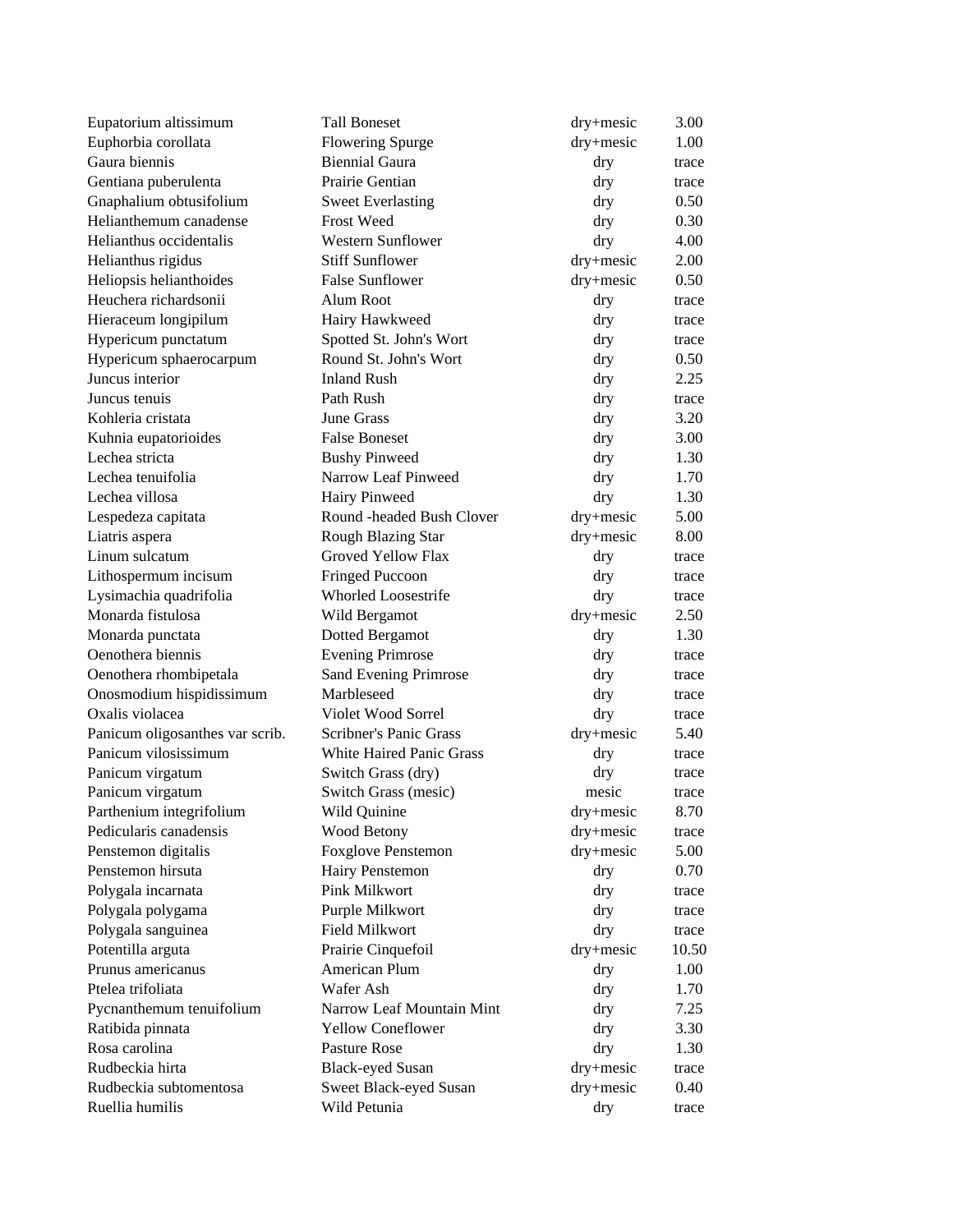| Scleria triglomerata     | Tall Nut Rush                  | dry           | trace  |
|--------------------------|--------------------------------|---------------|--------|
| Senecio pauperculus      | <b>Balsam Ragwort</b>          | dry           | trace  |
| Silene antirrhina        | <b>Sleepy Catchfly</b>         | dry           | trace  |
| Silphium integrifolium   | Rosinweed                      | $dry + mesic$ | 2.00   |
| Silphium laciniatum      | <b>Compass Plant</b>           | dry           | 5.00   |
| Sisyrinchium albidum     | <b>Blue-eyed Grass</b>         | dry           | trace  |
| Solidago gymnospermoides | Grass-leaved Goldenrod         | dry           | 8.00   |
| Solidago juncea          | Early Goldenrod                | dry           | trace  |
| Solidago missouriensis   | Missouri Goldenrod             | dry           | 13.75  |
| Solidago nemoralis       | Gray Goldenrod                 | dry           | 5.50   |
| Solidago rigida          | <b>Stiff Goldenrod</b>         | dry           | trace  |
| Solidago speciosa        | Showy Goldenrod                | dry           | 2.50   |
| Sorghastrum nutans       | <b>Indian Grass</b>            | dry           | 11.00  |
| Specularia perfoliata    | <b>Venus Looking Glass</b>     | dry           | trace  |
| Sporobolus heterolepis   | <b>Dropseed Grass</b>          | dry           | trace  |
| Stipa spartea            | Porcupine Grass                | dry           | 1.30   |
| Tephrosia virginiana     | Goat's Rue                     | dry           | 0.50   |
| Tradescantia ohiensis    | Common Spiderwort              | $dry + mesic$ | 6.25   |
| Verbena stricta          | Hoary Vervain                  | dry           | 1.30   |
| Viola fimbriatula        | Sand Violet                    | dry           | trace  |
| Viola pedata             | <b>Bird's Foot Violet</b>      | dry           | trace  |
| Zizia aptera             | <b>Heart Leaved Alexanders</b> | dry           | trace  |
|                          |                                |               | 261.40 |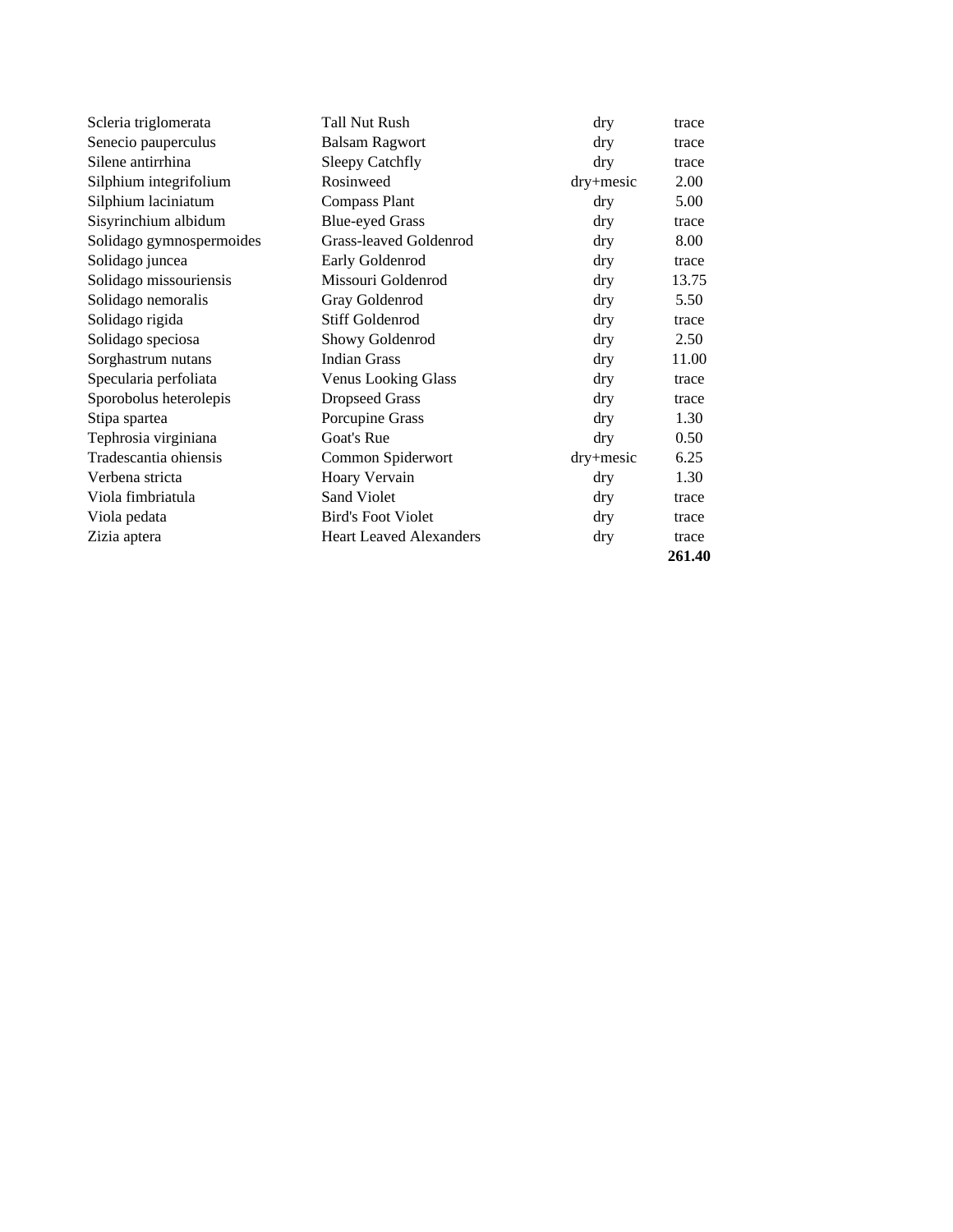ALLSEED FOR FLNA 7tenting #3:73#74 Seed Contract - NC and Mike Crowe 11/24/07  $70 + 15$ Ibs milled DRY MIX  $17.65$ Wet seeds Will potented Some huston.  $4,35$ Head plasten in N. 10-Los porcopine grass  $.30$  $\triangle$ DRY-MESIC MIX  $53,07$ MIXED SEEDS FROM GREEN BARRELS and vacks-milled 11/21/07  $28.30$  $506t_0t$  $103.67$ I green barrel beach workmund  $10.00$ puked 11/23  $7,3+4,7=$ 2 green barrels mixed seed 12.00 (mainly bush clover and Ech, pal,) picked 11/24/07  $(10 + a)$  $125, 67$ species in mikes and not individually weighed:  $s + i + 1$  gold Phrod Colvers root showy goldencod Prairie Lyssop thimbleweed prairie sentian gray goldenrod grassleaf goldenrod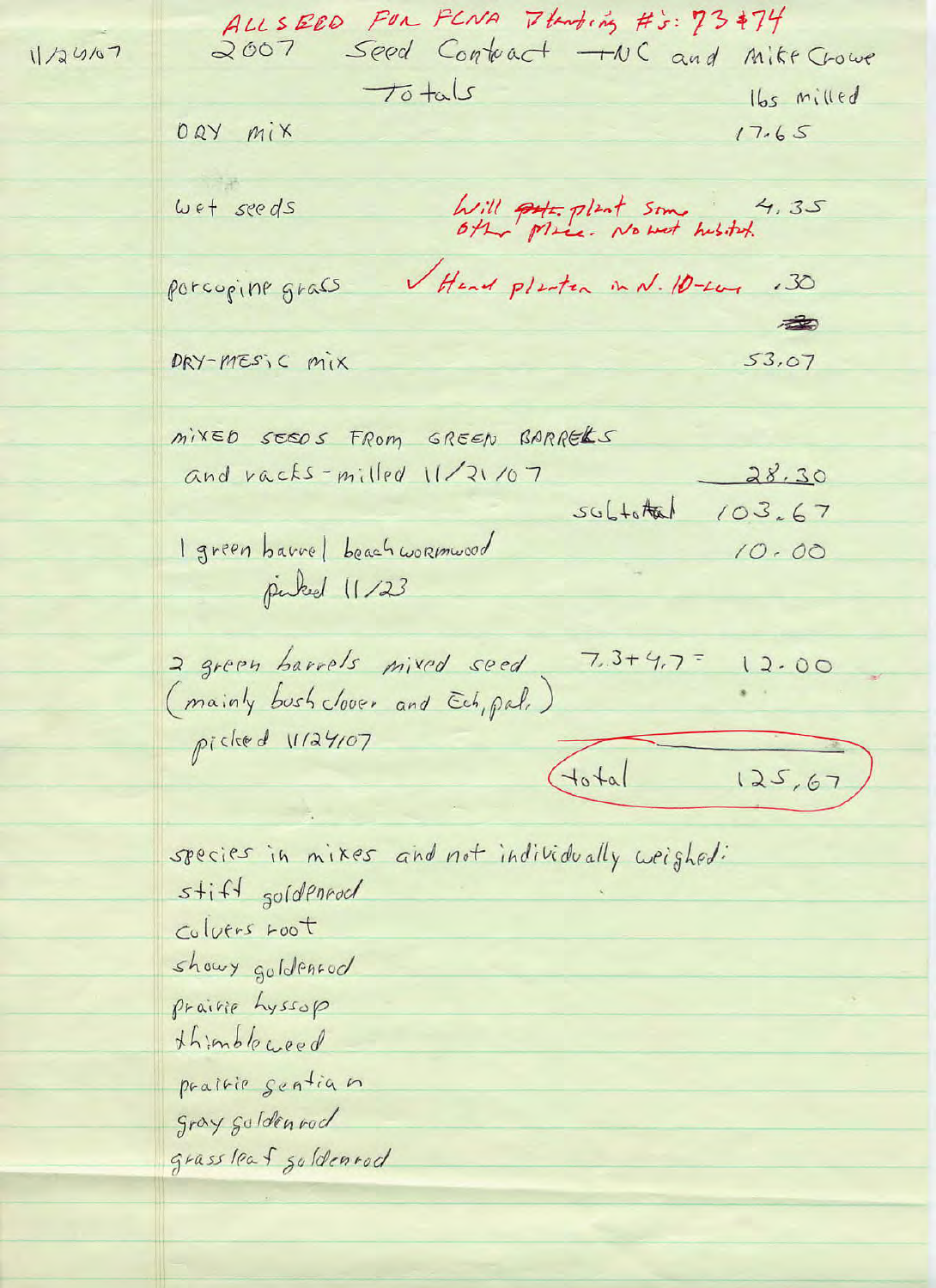<u>Pry mix</u> 2007 Seed contract TNC 11/23/07 and mike crows milled 165  $SPPC(195.1)$ FOR FCNA weight 7.9 Ech. pallida 季 Quinine  $2.15$ Liatris pys. (likely L. Aspera)  $.50$ Sideaots gramma  $115$ Coreopsis (Lance-Leaved)  $15$ Leadplant  $.30$ DRY rough drop seed  $.55$ purple prairie clover  $1.90$  $m^2$  $.95$ goats Lue whomled milkweed  $2.50$  $.60$ White prairie clover  $10$ western son flower NORTHERN DROPSEED  $.65$ June grass  $.75$  $4.65$ beach wormwood  $+$ <sup>4, 4</sup>d<br>
barrel mix usht. 17.65<br>
use dhis one Wet seeds:  $1.10$ Giant St. Schnswort  $\begin{pmatrix} 1.75 \\ 1.00 \\ .50 \end{pmatrix}$ 3.25 mix. Solomon seal  $3.25$ mountain mint Carrion flower Total 19.35

St.pa spartea

 $\sqrt{.30}$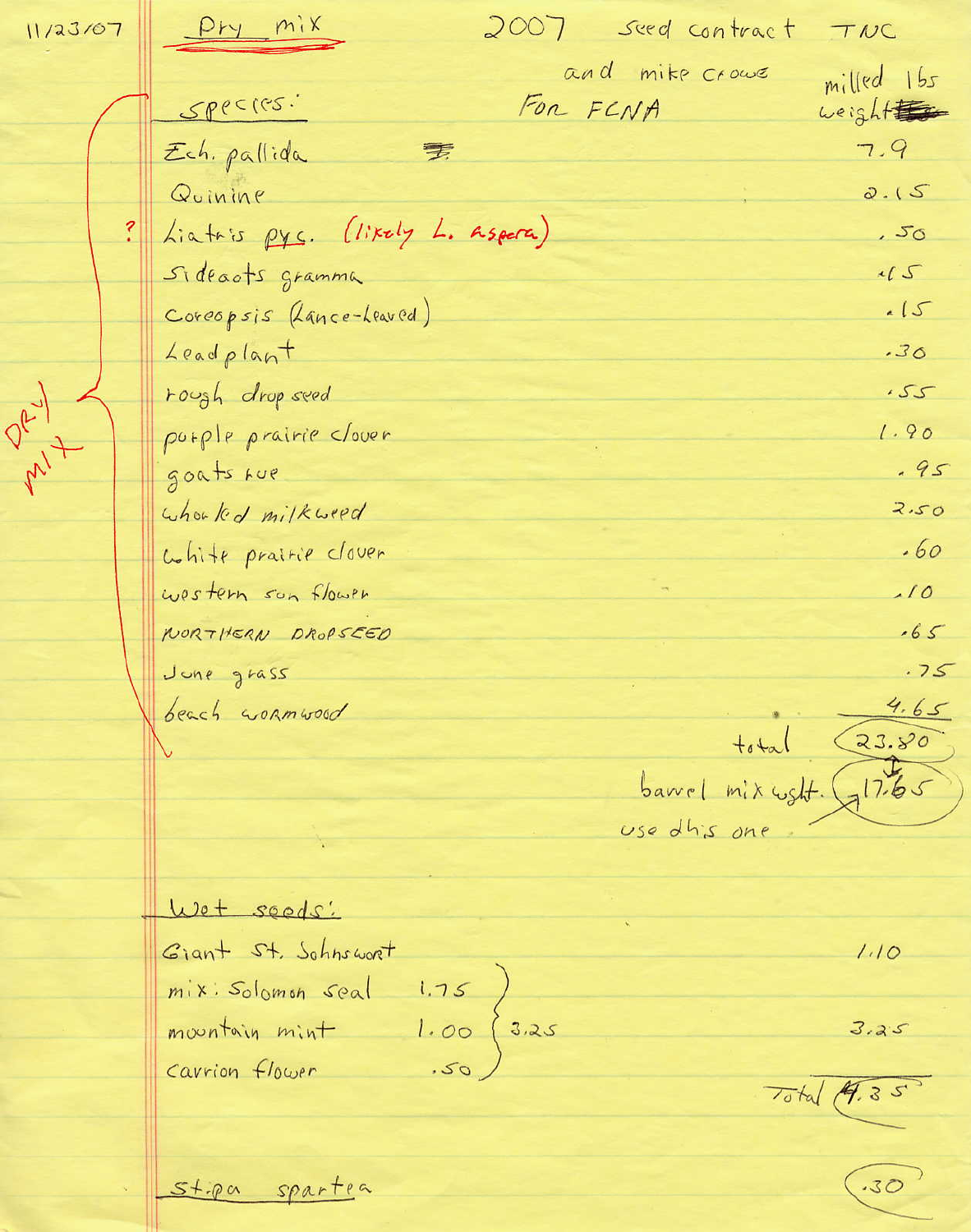$11/23/07$ 

2007 Seed Contract TWC and Mike Crown

|                         | that were collected individually and weighed)           |                  |
|-------------------------|---------------------------------------------------------|------------------|
| Species                 |                                                         | weight 155       |
| blue vervain            |                                                         | .55              |
| housemint               |                                                         | .15              |
| Junegrass               |                                                         | $-80$            |
| false boneset           |                                                         | .15              |
| rattleshakt master      |                                                         | 3.35             |
| mountain mint           |                                                         | .10              |
| chite indigo            |                                                         | 15.02            |
| tall coreopsis          |                                                         | 1.6              |
| spiderwort              |                                                         | 1.5              |
| $bosh$ clover           |                                                         | 12.3             |
|                         | Cavex sp. (likely C. broknelli' my some C. muhkabarsi') | .3               |
| beach wormwood          |                                                         | 4,65             |
| white hairy panie grass |                                                         | $-05$            |
| penstemon dis.          |                                                         | 3.80             |
| wild coffee             |                                                         | .30 <sub>°</sub> |
| Liatris aspera          |                                                         | .05              |
| prairie cinque foil     |                                                         | 1, 3             |
| wingstem                |                                                         | .25              |
| hoary vervain           |                                                         | .95              |
| $m$ ilk vetch           |                                                         | .15              |
| rvsh                    |                                                         | $-25$            |
| indian Lemp             |                                                         | 2.50             |
| Compass plant           |                                                         | .90              |
| prairie doct            | $\frac{1}{2}$                                           | .50              |
| rosin weed              |                                                         | 210              |
|                         | individually picked baggod total                        | 53.07            |
|                         | picked in mix in big green barrels                      | 28,30            |
|                         |                                                         | 81.37            |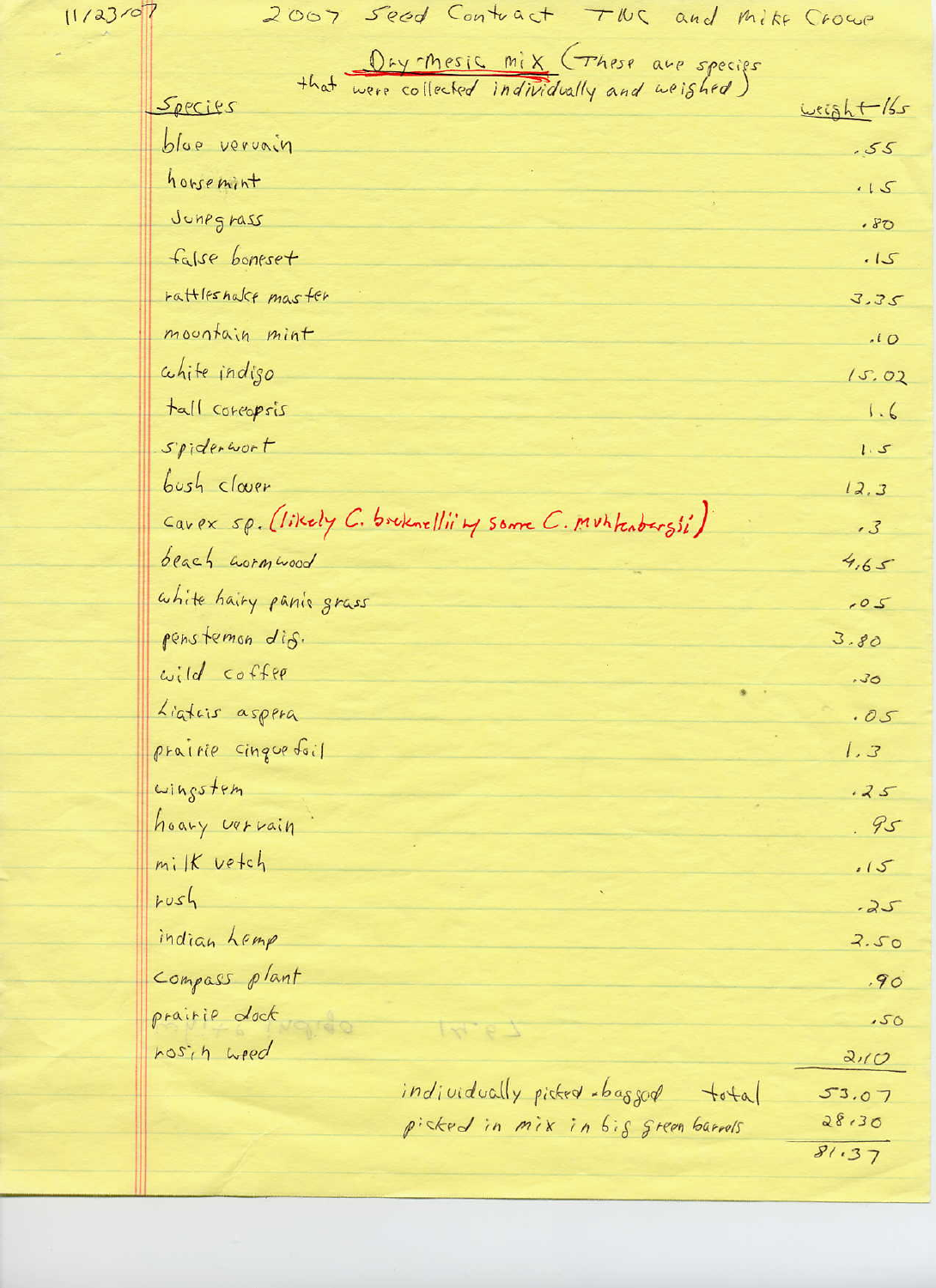$\sqrt{3}ar^{4}$ 

## **INVOICE for Payment following Completion of Contract**

**Contract Number:** #C08-04-NGP-P Contract purpose: Harvest native seeds for over seeding two 10-acre Franklin Creek Natural Area plantings. **Cost Center Name:** Nachusa Stewardship Cost Center Number: 113648001

The species, harvesting a sufficient weight of seed, and submitting a final report of seeds  $\sqrt{\frac{\mu^4}{\mu^4}}$   $\frac{d^{b_0 t}}{d \mu^4}$ .<br>Amount to be paid: \$1.500

Please mail the check to the following address:

Mike Crowe **POB 73** Lindenwood, IL 61049

Thank you very much, M. he Cire

Mike Crowe

See below

center Name Center Number Account Number Goods/Services Deser **Business Purpose** Contract Number Payment Number **Approval Signature** 

MALLIER FWS SWG NACHUSA STEVARDS 1131643803

Plant netwested

Buikleux

\* Would rather pay this off the conter. 1131643 803<br>as this workis for fits this new conter beffer.

- Burklin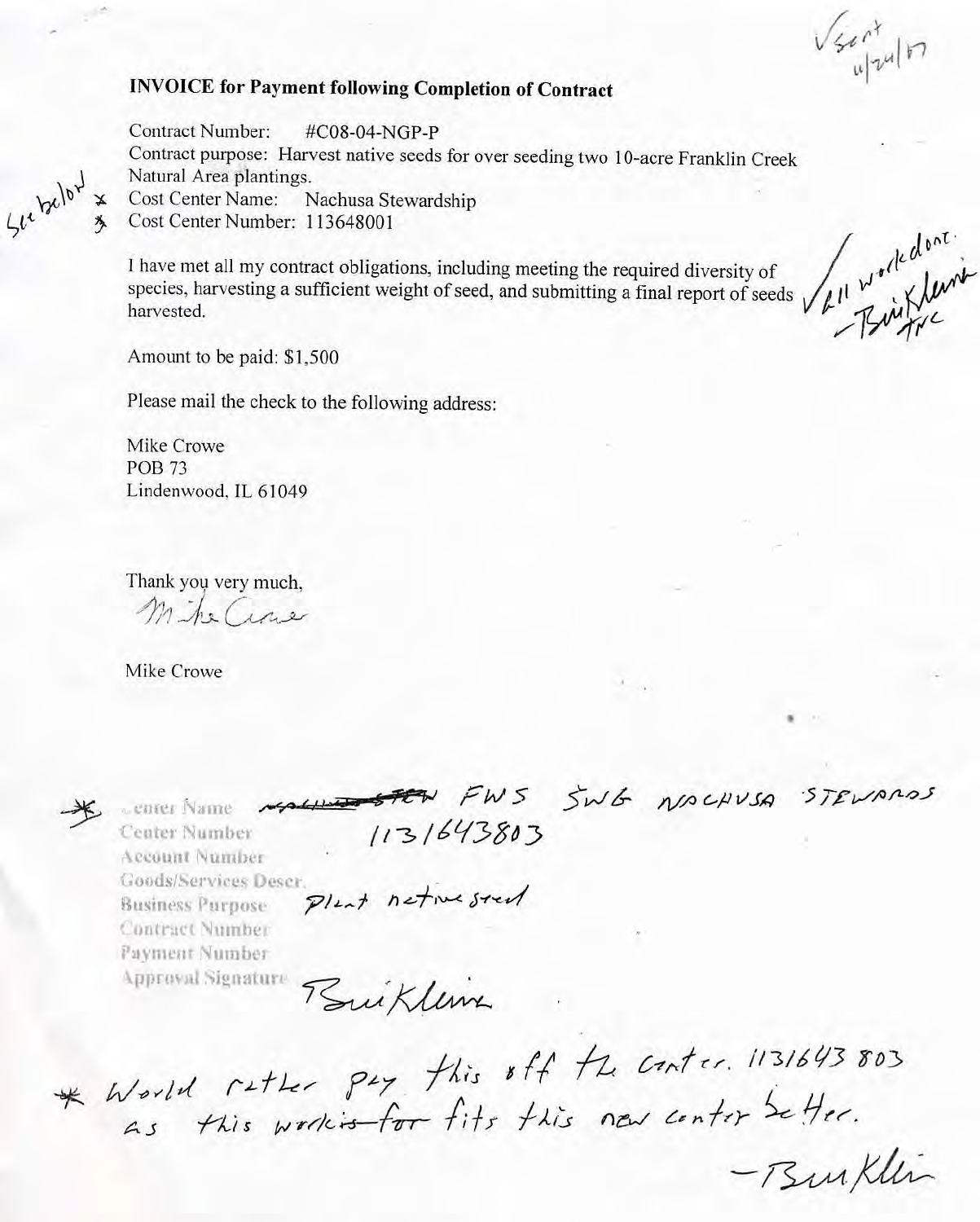$\equiv$ Date 8-7-08 Planting Name- Naylor Rd South **Planting Number-73** Where is the Planting  $-$  FCNA Acres-10 Recorders' Names- Mike Saxon, Michael Miller Hours Spent-1

The South planting is on its third growing season. It has a nice rise on the south side of the planting which has dryer plant species then the rest of the planting. The planting has nice diversity; we saw hoary vervain, canada milk vetch, and purple prairie clover to name a few. The major weed issue for this planting is Canada thistle in the center of the planting and the boarder between planting #73 and #74. We also did extensive brush clearing from the boarder fences around the entire 20 acre DNR planting.

Date 8-7-08 Planting Name- Naylor Rd North **Planting Number-74** Where is the Planting  $-$  FCNA Acres-10 Recorders' Names- Mike Saxon, Michael Miller Hours Spent-1

The Planting looked great for being on its second growing season. We saw seven blazing stars and the rest of the planting looked very diverse. There are few invasive weeds, but there are still lingering agriculture weeds. The weeds to look out for are Oueen Ann's lace on the sides of the plantings and a lot of Canada thistle mixed through out the planting. There were some parsnip, fifty plants, earlier in the year spread through out the planting we spaded them out. There is a strip we will over seed that we missed last time on the west side of the planting. Earlier in the season we mowed the western boundary for parsnip. We also did extensive brush clearing from the boarder fences around the entire 20 acre DNR planting.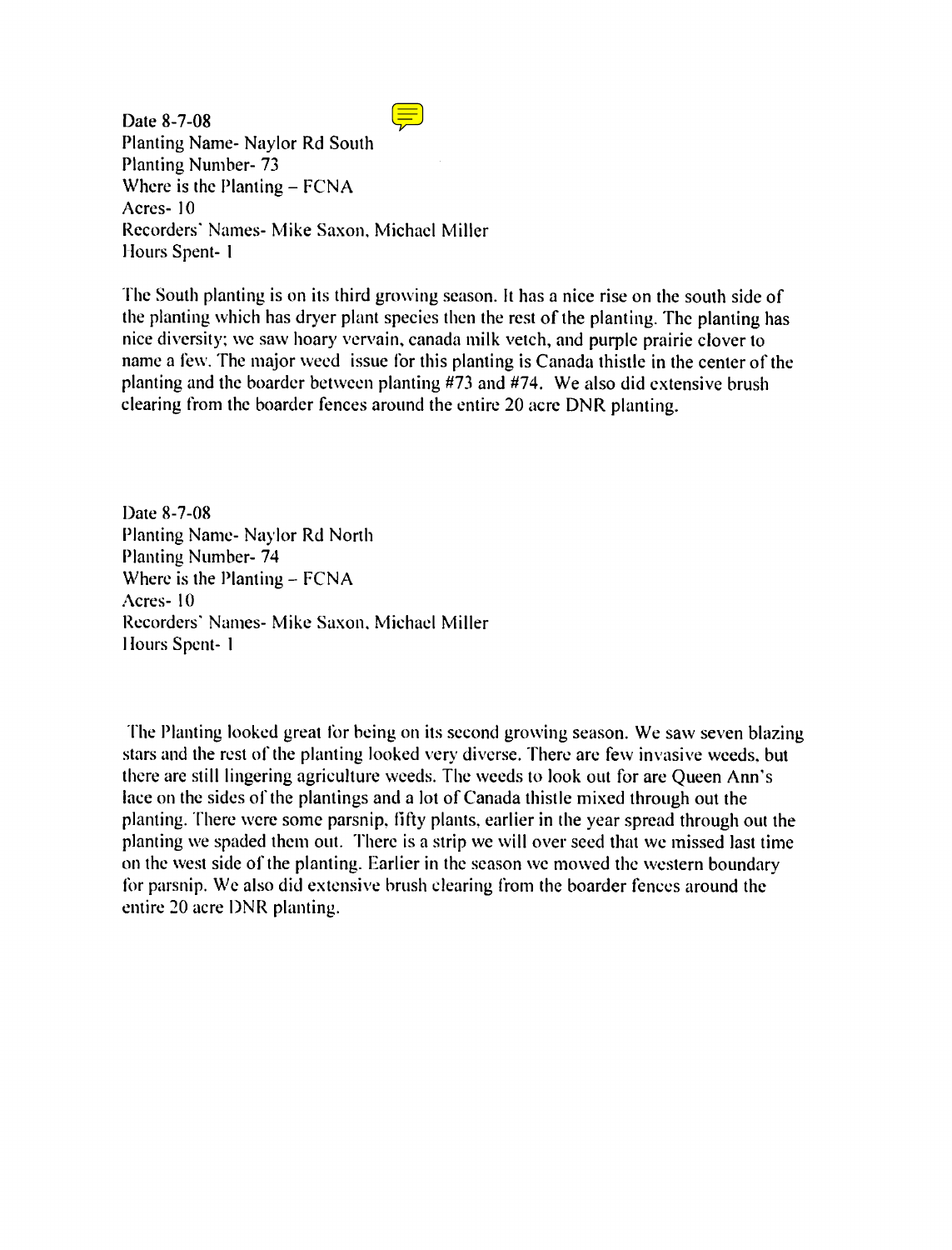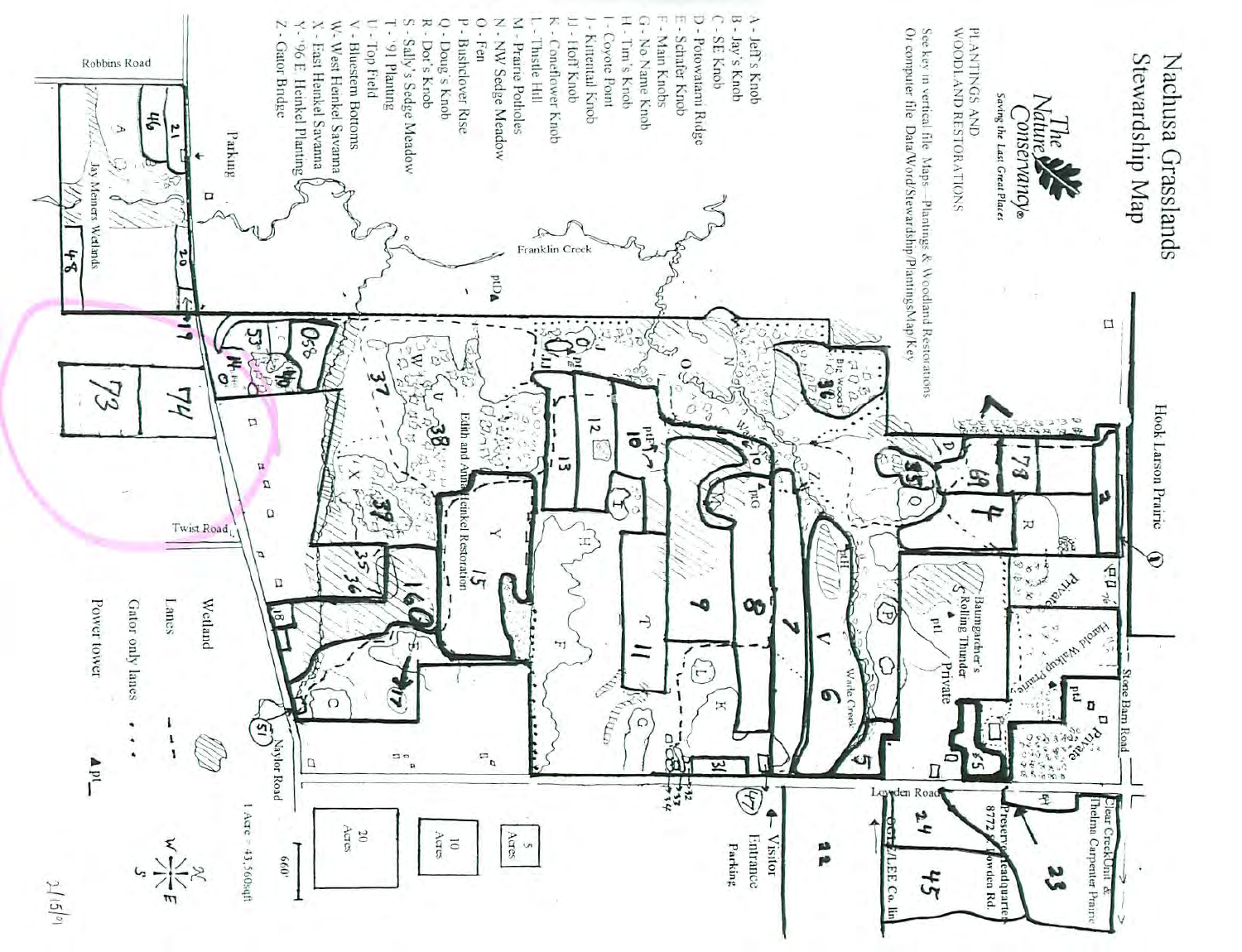## **PLANTING INVENTORY**

0 Date  $3 - 7 - 08$ Planting Name / Vau **Planting Number** VA Where is the planting?  $FC$ Approximate # acres Recorders' names 7m Hours spent in the field recording

Later: Person who entered the data in the computer

Few means you during the inventory you walked by 1 to 5 plants. "Common" checked means you walked past 6 to 24 plants. Abundant means you walked past 25 to 50 plants. Super abundant means you walked past 50 plants and often thousands of plants.

|                     | Species Name (scientific name best) | Few<br>$1 - 5$ | Com-<br>mon<br>$6 - 24$ | Abun-<br>dant<br>25-50 | Super<br>Abund.<br>$51 + +$ | Comments (in bag, color, hairs |
|---------------------|-------------------------------------|----------------|-------------------------|------------------------|-----------------------------|--------------------------------|
|                     | Nodding wild onion                  |                |                         |                        |                             |                                |
|                     | yollow Cone flower                  |                |                         |                        |                             |                                |
| $\hat{\mathcal{R}}$ | menarda fistulosa                   |                |                         |                        |                             |                                |
|                     | frany Vervann                       |                |                         |                        |                             |                                |
|                     | much Rye                            |                |                         |                        |                             |                                |
|                     |                                     |                |                         |                        |                             |                                |
|                     | Drisy Fleebane                      |                |                         |                        |                             |                                |
|                     | pensteman Digital.s                 |                |                         |                        |                             |                                |
|                     | avinine PARINT                      |                |                         |                        |                             |                                |
|                     | prairie cinedi                      |                |                         |                        |                             |                                |
|                     |                                     |                |                         |                        |                             |                                |
|                     | Stiff Goldenrod SOLRIG              |                |                         |                        |                             |                                |
|                     | B.E.S Rudibeckithitz                |                |                         |                        |                             |                                |
|                     | Pale purple C.F. Per qua            |                |                         |                        |                             |                                |
|                     | Tall corressis Contry               |                |                         |                        |                             |                                |
|                     | Rosin weed                          |                |                         |                        |                             |                                |
|                     | W. menurda punctate                 |                |                         |                        |                             |                                |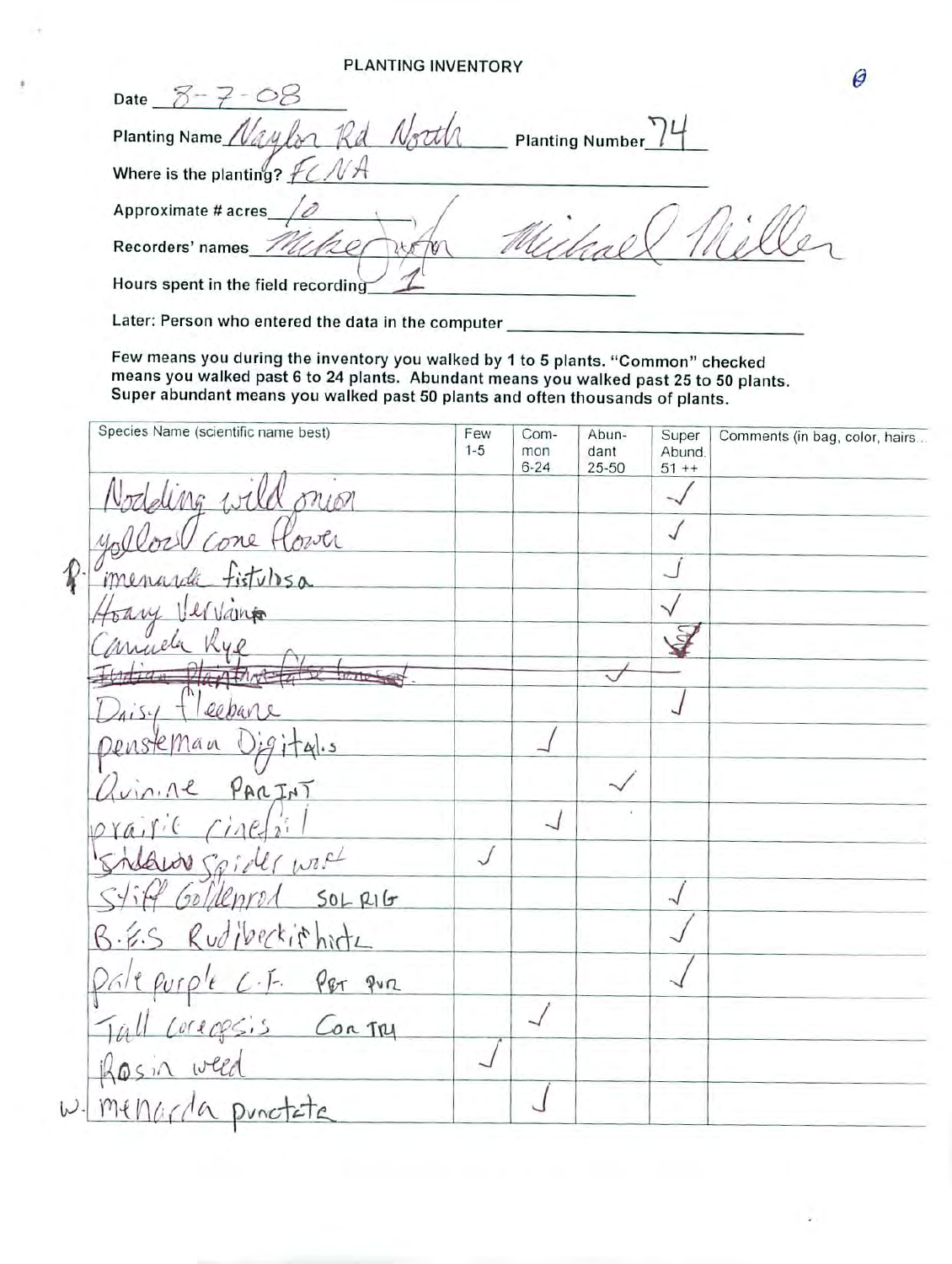| Species Name (scientific name best)     | Few<br>Saw | Com-<br>mon | Abun-<br>dant | Super<br>Abund      | Comments |
|-----------------------------------------|------------|-------------|---------------|---------------------|----------|
| June Grass                              | $1 - 5$    | $6 - 24$    | 25-50         | $51++$<br>$\sqrt{}$ |          |
| avenue cylindrica                       |            |             |               |                     |          |
|                                         |            |             |               |                     |          |
| grassleaf Golderrod<br>Canada milkvetch |            |             |               |                     |          |
|                                         |            |             |               |                     |          |
| Compass plant                           |            |             |               |                     |          |
| Mountain mit                            |            |             |               |                     |          |
| Blazingster Lin ASP                     |            |             |               |                     |          |
|                                         |            |             |               |                     |          |
| Thomy Goldenrod                         |            |             |               |                     |          |
| is Blue stem                            |            |             |               |                     |          |
|                                         |            |             |               |                     |          |
| 4 icktiefoil                            |            |             |               |                     |          |
|                                         |            |             |               |                     |          |
|                                         |            |             |               |                     |          |
| ERY YUC<br>Snake MASTER                 |            |             |               |                     |          |
| milkweed<br>Common                      |            |             |               |                     |          |
| inflorer<br>Valse                       |            |             |               |                     |          |
|                                         |            |             |               |                     |          |
| Primeose                                |            |             |               |                     |          |
| Cat Kai                                 |            |             |               |                     |          |
| Heliansus<br>Ricidus                    |            |             |               |                     |          |
| Sand primpose                           |            |             |               |                     |          |
| quala Bianus                            |            |             |               |                     |          |
| Stick seed                              |            |             |               |                     |          |

Queen Ann Burdouk sports learn<br>Yarrou wild lett<br>Canthistle rus week Mullen

 $\overline{\phantom{a}}$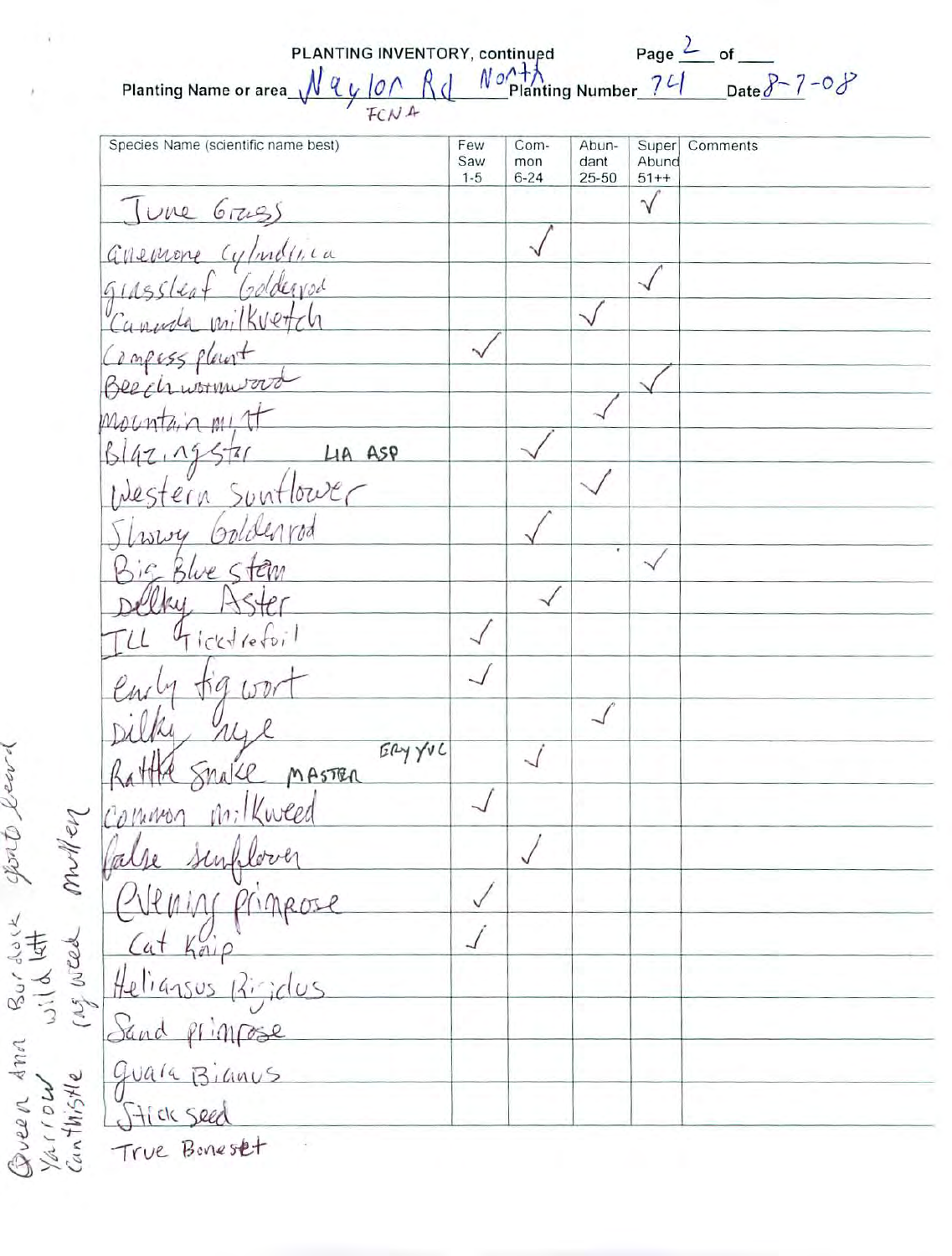| $25 - 50$<br>$6 - 24$<br>Curly POCK KUM CRI<br>mares Tail (Horse wed) ERICAN<br>PEPPER Grass<br>Sld Field Golden Rod<br>Canadensis<br>Airy Aster<br>CIRAK<br>$A$ ctt $MTL$<br>AU CAR<br>Bur Dock<br>LAC CAN<br>wild Lettuce<br>Las weed<br>√<br>Goats Beard | Species Name (common or scientific) |      | Where to harvest |        |  |
|-------------------------------------------------------------------------------------------------------------------------------------------------------------------------------------------------------------------------------------------------------------|-------------------------------------|------|------------------|--------|--|
|                                                                                                                                                                                                                                                             |                                     | $-6$ |                  | $51 +$ |  |
|                                                                                                                                                                                                                                                             |                                     |      |                  |        |  |
|                                                                                                                                                                                                                                                             |                                     |      |                  |        |  |
|                                                                                                                                                                                                                                                             |                                     |      |                  |        |  |
|                                                                                                                                                                                                                                                             |                                     |      |                  |        |  |
|                                                                                                                                                                                                                                                             |                                     |      |                  |        |  |
|                                                                                                                                                                                                                                                             |                                     |      |                  |        |  |
|                                                                                                                                                                                                                                                             | Indian Planta                       |      |                  |        |  |
|                                                                                                                                                                                                                                                             | Canada Thistle                      |      |                  |        |  |
|                                                                                                                                                                                                                                                             | Varlow                              |      |                  |        |  |
|                                                                                                                                                                                                                                                             | Queen Anne                          |      |                  |        |  |
|                                                                                                                                                                                                                                                             |                                     |      |                  |        |  |
|                                                                                                                                                                                                                                                             |                                     |      |                  |        |  |
|                                                                                                                                                                                                                                                             |                                     |      |                  |        |  |
|                                                                                                                                                                                                                                                             |                                     |      |                  |        |  |
|                                                                                                                                                                                                                                                             |                                     |      |                  |        |  |
|                                                                                                                                                                                                                                                             |                                     |      |                  |        |  |
|                                                                                                                                                                                                                                                             |                                     |      |                  |        |  |
|                                                                                                                                                                                                                                                             |                                     |      |                  |        |  |
|                                                                                                                                                                                                                                                             |                                     |      |                  |        |  |
|                                                                                                                                                                                                                                                             |                                     |      |                  |        |  |
|                                                                                                                                                                                                                                                             |                                     |      |                  |        |  |
|                                                                                                                                                                                                                                                             |                                     |      |                  |        |  |
|                                                                                                                                                                                                                                                             |                                     |      |                  |        |  |
|                                                                                                                                                                                                                                                             |                                     |      |                  |        |  |
|                                                                                                                                                                                                                                                             |                                     |      |                  |        |  |